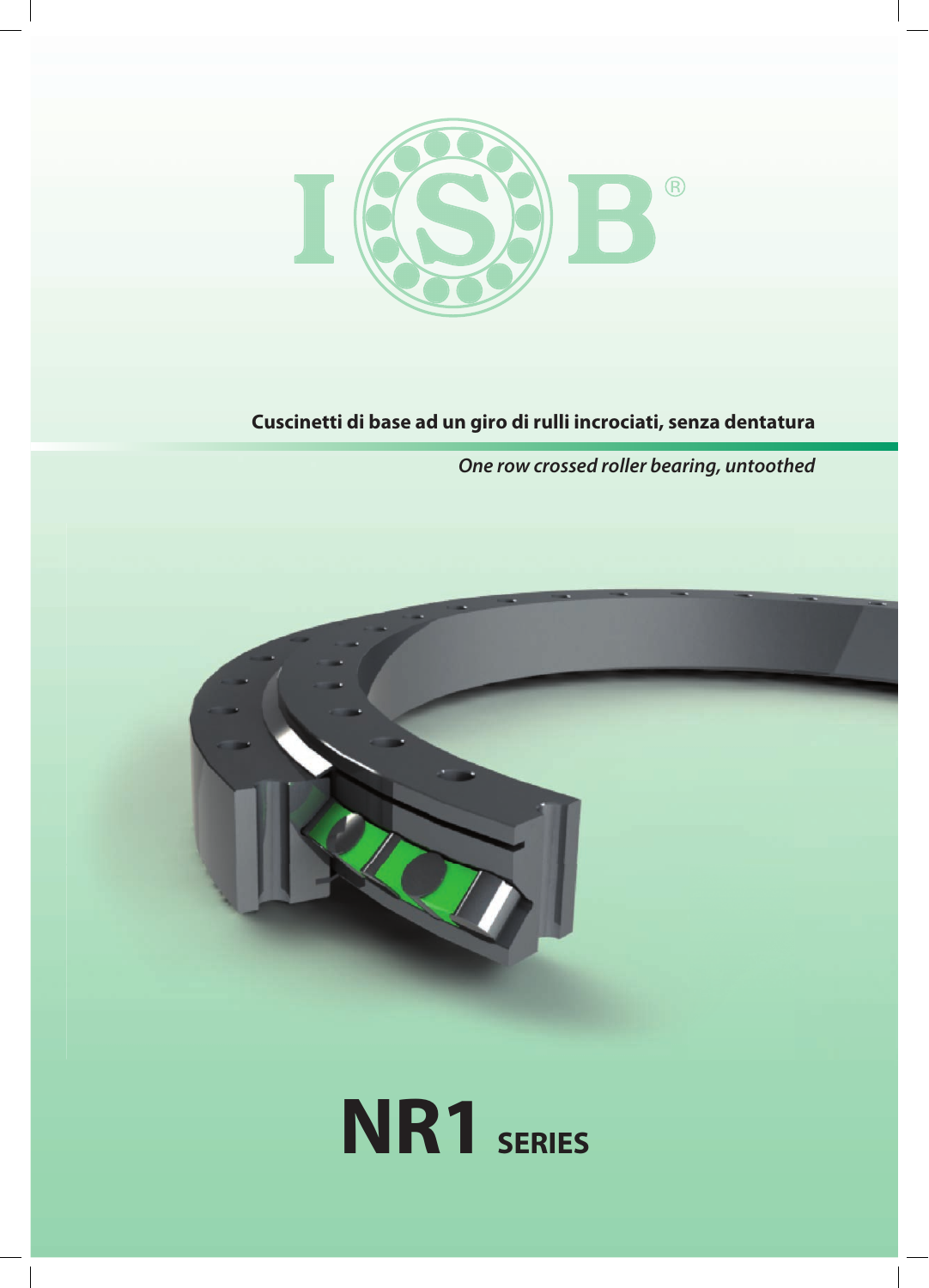



### **SERIE STANDARD**





|                      |                |               |      | <b>Dimensioni</b><br><b>Dimensions</b> |          |          |           | $\overline{\phantom{a}}$<br>Peso<br>Weight |           |      |           |      |  |
|----------------------|----------------|---------------|------|----------------------------------------|----------|----------|-----------|--------------------------------------------|-----------|------|-----------|------|--|
| Codice<br>Code       | Curva<br>Curve | Dce-IT7<br>De |      | de                                     | di       | Dci +IT7 | Di        | Fe                                         | <b>Ne</b> | Fi   | Ni        |      |  |
|                      |                | [mm]          | [mm] | [mm]                                   | [mm]     | [mm]     | $[\cdot]$ | [mm]                                       | $[-]$     | [mm] | $[\cdot]$ | [kg] |  |
| NR1.14.0414.200-1PPN |                | 486           | 484  | $415 + 0.5$                            | 413-0.5  | 344      | 342       | 460                                        | 24        | 368  | 24        | 28   |  |
| NR1.14.0544.200-1PPN | $\overline{2}$ | 616           | 614  | $545 + 0.5$                            | 543-0,5  | 474      | 472       | 590                                        | 32        | 498  | 32        | 38   |  |
| NR1.14.0644.200-1PPN | 3              | 716           | 714  | $645 + 0.6$                            | 643-0.6  | 574      | 572       | 690                                        | 36        | 598  | 36        | 44   |  |
| NR1.14.0744.200-1PPN | $\overline{4}$ | 816           | 814  | $745 + 0.6$                            | 743-0.6  | 674      | 672       | 790                                        | 40        | 698  | 40        | 52   |  |
| NR1.14.0844.200-1PPN | 5              | 916           | 914  | $845 + 0.6$                            | 843-0.6  | 774      | 772       | 890                                        | 40        | 798  | 40        | 60   |  |
| NR1.14.0944.200-1PPN | 6              | 1016          | 1014 | $945 + 0.7$                            | 943-0,7  | 874      | 872       | 990                                        | 44        | 898  | 44        | 67   |  |
| NR1.14.1094.200-1PPN |                | 1166          | 1164 | $1095 + 0.7$                           | 1093-0.7 | 1024     | 1022      | 1140                                       | 48        | 1048 | 48        | 77   |  |

- Materiale: C45 Q+T *- Material C45 Q+T* 

- Costruite con gioco stretto *- Assembled with reduced clearances*

- Pieni di grasso, protetti da olio, e avvolti in resistente film plastico **- Full of grease, protected by oil and wrapped in resistant plastic film** 

P*=tappo inserimento sfere / lling plug* G*= ingrassatori M8X1 / greasers M8X1*

Mf Momento ribaltante equivalente [KNm] **Equivalent tilting** moment [KNm]

NOTA: controllare se carico radiale presente e consultare parte 2 del catalogo *NOTE: check if radial load applied and consult part 2 of the catalogue*





Diagramma di carico statico valido per sforzi compressivi

Static load charts valid for compressive loads

Carico sospeso: occorre verifica specifica della bulloneria

Suspended load: specific bolts calculation required

## Fa

Carico assiale equivalente [KN] Equivalent axial load  $[KN]$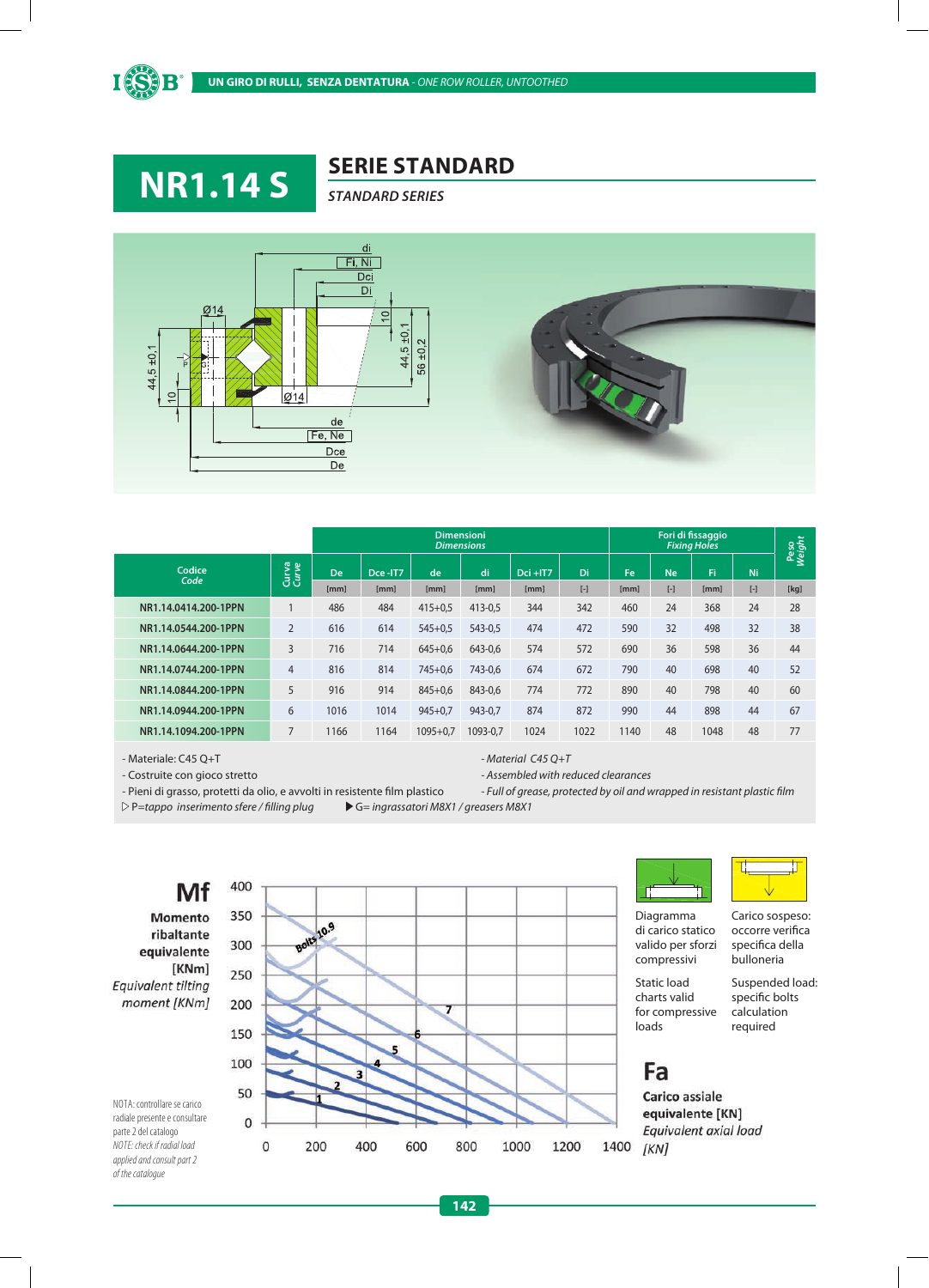

## **SERIE PRECARICATA DI PRECISIONE NR1.14 PR** *PRELOADED PRECISION SERIES*



|                      |                |         |              | <b>Dimensioni</b><br><b>Dimensions</b> |          |      |           | Fori di fissaggio<br><b>Fixing Holes</b> |           | <b>Precarico</b>  | Peso<br>Weight |  |
|----------------------|----------------|---------|--------------|----------------------------------------|----------|------|-----------|------------------------------------------|-----------|-------------------|----------------|--|
| Codice<br>Code       | Curva<br>Curve | Dce-IT7 | di<br>de     |                                        | Dci +IT7 | Fe   | <b>Ne</b> | Fi                                       | Ni        | Preload           |                |  |
|                      |                | [mm]    | [mm]         | [mm]                                   | [mm]     | [mm] | $[ - ]$   | [mm]                                     | $[\cdot]$ | [mm]              | [kg]           |  |
| NR1.14.0414.201-3PPN |                | 484     | $415 + 0.5$  | 413-0.5                                | 344      | 460  | 24        | 368                                      | 24        | $0.01 \div -0.03$ | 28             |  |
| NR1.14.0544.201-3PPN | $\overline{2}$ | 614     | $545 + 0.5$  | 543-0.5                                | 474      | 590  | 32        | 498                                      | 32        | $0,01 \div -0,03$ | 38             |  |
| NR1.14.0644.201-3PPN | 3              | 714     | $645 + 0.6$  | 643-0.6                                | 574      | 690  | 36        | 598                                      | 36        | $0.01 \div -0.04$ | 44             |  |
| NR1.14.0744.201-3PPN | $\overline{4}$ | 814     | $745 + 0.6$  | 743-0,6                                | 674      | 790  | 40        | 698                                      | 40        | $0,01 \div -0,04$ | 52             |  |
| NR1.14.0844.201-3PPN | 5              | 914     | $845 + 0.6$  | 843-0.6                                | 774      | 890  | 40        | 798                                      | 40        | $0.01 \div -0.04$ | 60             |  |
| NR1.14.0944.201-3PPN | 6              | 1014    | $945 + 0.7$  | 943-0,7                                | 874      | 990  | 44        | 898                                      | 44        | $0,01 \div -0,05$ | 67             |  |
| NR1.14.1094.201-3PPN |                | 1164    | $1095 + 0.7$ | 1093-0,7                               | 1024     | 1140 | 48        | 1048                                     | 48        | $0,01 \div -0,06$ | 77             |  |

- Materiale: C45Q+T *- Material C45 Q+T* 

- Costruite con leggero precarico *- Assembled with slight preload*

- Pieni di grasso, protetti da olio, e avvolti in resistente film plastico **- Full of grease, protected by oil and wrapped in resistant plastic film** 

P*tappo inserimento sfere / lling plug G= n.4 ingrassatori M8X1 / n.4 greasers M8X1*

|                | Valori di oscillazione<br><b>Run-out values</b> |      |      |      |  |  |  |  |  |  |  |  |
|----------------|-------------------------------------------------|------|------|------|--|--|--|--|--|--|--|--|
|                | A                                               | B    | C    | D    |  |  |  |  |  |  |  |  |
| n.             | [mm]                                            | [mm] | [mm] | [mm] |  |  |  |  |  |  |  |  |
| $\overline{1}$ | 0,04                                            | 0,04 | 0,06 | 0,06 |  |  |  |  |  |  |  |  |
| $\overline{2}$ | 0,04                                            | 0,04 | 0,07 | 0,06 |  |  |  |  |  |  |  |  |
| 3              | 0,05                                            | 0,05 | 0,08 | 0,07 |  |  |  |  |  |  |  |  |
| 4              | 0,05                                            | 0,05 | 0,08 | 0,08 |  |  |  |  |  |  |  |  |
| 5              | 0,05                                            | 0,05 | 0,09 | 0,08 |  |  |  |  |  |  |  |  |
| 6              | 0,06                                            | 0,06 | 0,09 | 0,09 |  |  |  |  |  |  |  |  |
| 7              | 0,07                                            | 0,07 | 0,11 | 0,11 |  |  |  |  |  |  |  |  |

**STESSO DIAGRAMMA DI CARICO SERIE NR1.14 S** *SAME LOAD CHART OF THE NR1.14 S SERIES*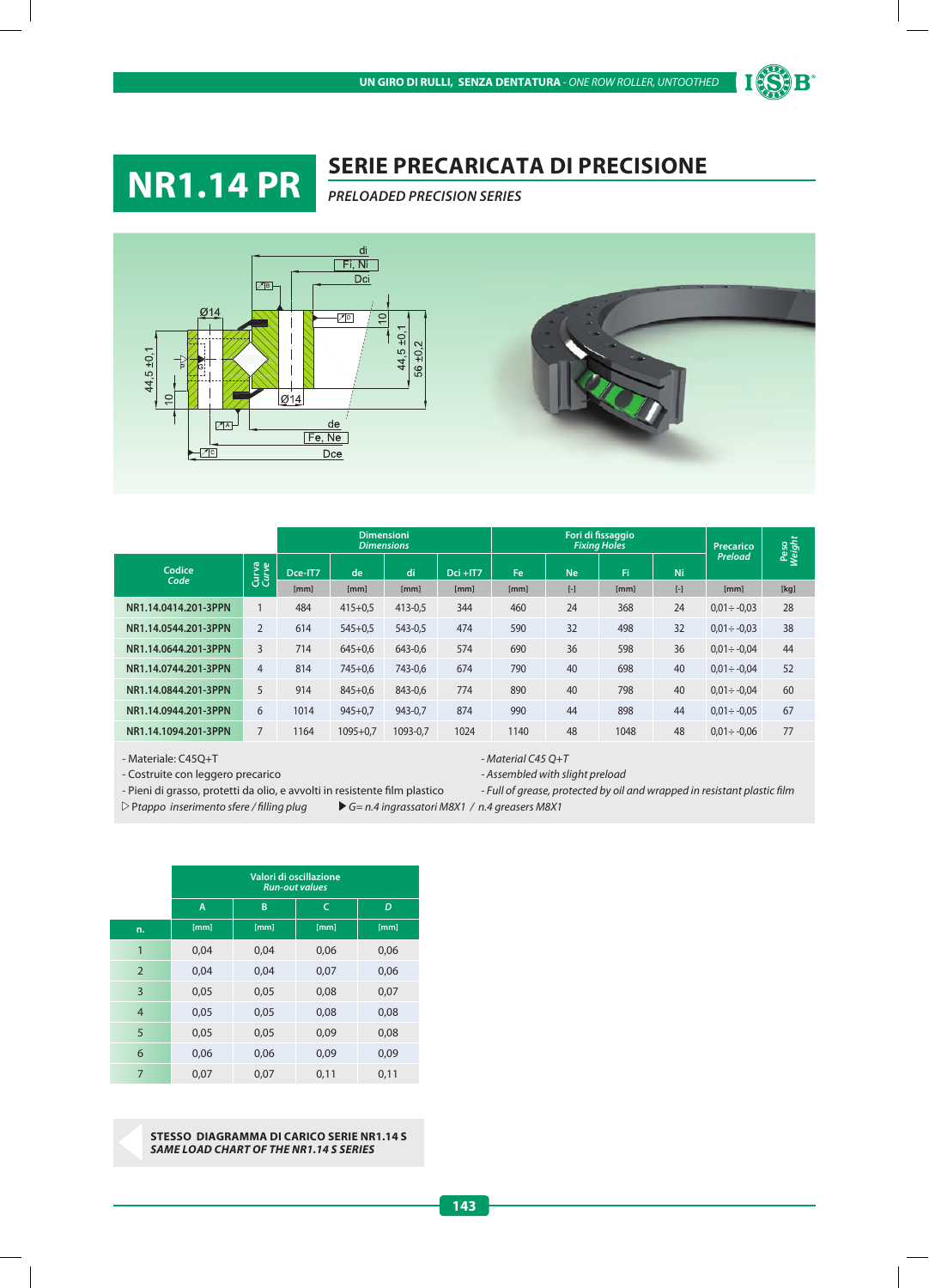





|                      |                |           |      | <b>Dimensioni</b><br><b>Dimensions</b> |      | Fori di fissaggio<br><b>Fixing Holes</b> |           |      |      |           |      |                |  |  |
|----------------------|----------------|-----------|------|----------------------------------------|------|------------------------------------------|-----------|------|------|-----------|------|----------------|--|--|
| Codice<br>Code       | Curva<br>Curve | <b>De</b> | de   | di                                     | Di   | Fe                                       | <b>Ne</b> | he   | Fi   | Ni        | hi   | Peso<br>Weight |  |  |
|                      |                | [mm]      | [mm] | [mm]                                   | [mm] | [mm]                                     | $[\cdot]$ | [mm] | [mm] | $[\cdot]$ | [mm] | [kg]           |  |  |
| NR1.20.1204.400-2PPN | 1              | 1289      | 1206 | 1202                                   | 1119 | 1257                                     | 45        | 16   | 1151 | 45        | 16   | 124            |  |  |
| NR1.20.1314.400-2PPN | $\overline{2}$ | 1399      | 1316 | 1312                                   | 1229 | 1367                                     | 50        | 16   | 1261 | 50        | 16   | 135            |  |  |
| NR1.20.1424.400-2PPN | $\overline{3}$ | 1509      | 1426 | 1422                                   | 1339 | 1477                                     | 54        | 16   | 1371 | 54        | 16   | 146            |  |  |
| NR1.20.1534.400-2PPN | $\overline{4}$ | 1619      | 1536 | 1532                                   | 1449 | 1587                                     | 60        | 16   | 1481 | 60        | 16   | 158            |  |  |
| NR1.20.1644.400-2PPN | 5              | 1752      | 1646 | 1642                                   | 1536 | 1708                                     | 54        | 22   | 1580 | 54        | 22   | 214            |  |  |
| NR1.20.1754.400-2PPN | 6              | 1862      | 1756 | 1752                                   | 1646 | 1818                                     | 60        | 22   | 1690 | 60        | 22   | 228            |  |  |
| NR1.20.1904.400-2PPN | $\overline{7}$ | 2012      | 1906 | 1902                                   | 1796 | 1968                                     | 64        | 22   | 1840 | 64        | 22   | 248            |  |  |

- Materiale: 42CrMo4 Q+T *- Material 42CrMo4 Q+T*

- Gioco assiale e radiale riportati sul disegno tecnico *- Axial/radial clearances are on the technical drawing* 

- Pieni di grasso, protetti da olio, e avvolti in resistente film plastico - Full of grease, protected by oil and wrapped in resistant plastic film

P*=tappo inserimento sfere / lling plug* G*= 4 ingrassatori M10X1 / 4 greasers M10X1*

Mf Momento ribaltante equivalente [KNm] Equivalent tilting moment [KNm]

NOTA: controllare se carico radiale presente e consultare parte 2 del catalogo *NOTE: check if radial load applied and consult part 2 of the catalogue*





Diagramma di carico statico valido per sforzi compressivi

Static load charts valid for compressive loads

Suspended load: specific bolts calculation

## Fa

Carico assiale equivalente [KN] Equivalent axial load  $[KN]$ 

Carico sospeso:

occorre verifica specifica della bulloneria

required